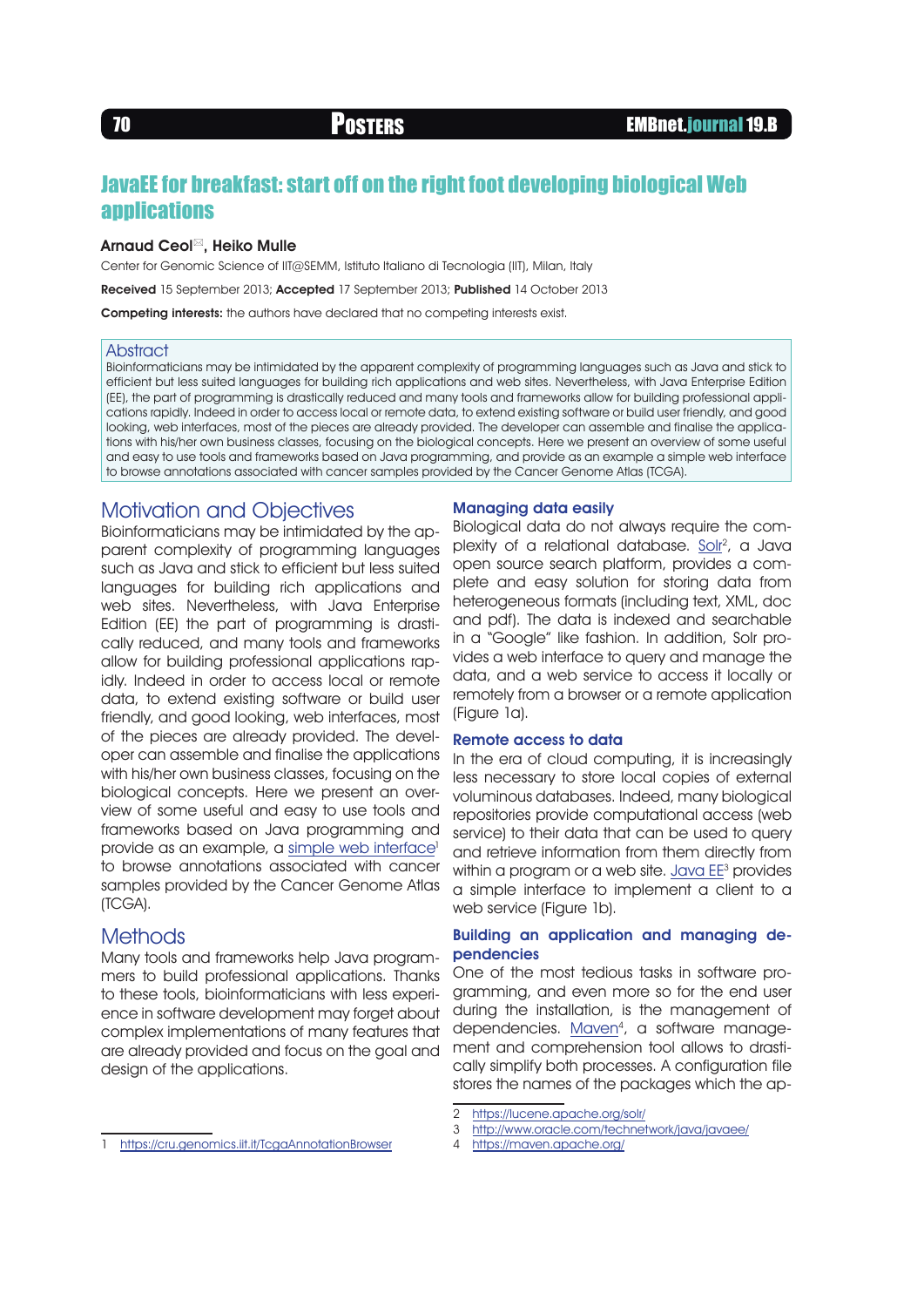# EMBnet.journal 19.B Posters <sup>71</sup>



Figure 1. Building a web application. a) Annotations from TCGA are downloaded in XML format and imported into Solr. Solr includes a web interface that allows to query the data. b) Create a client to access the data on Solr. An annotation is enough for the client to understand which attributes should be mapped to the output of the web service (WS). c) Import the client and PrimeFace into the web application. With Maven, it is enough to add them into the configuration file. Maven will resolve and download all the dependencies for those packages. d) Create asynchronous links (ajax) or word cloud with PrimeFaces.

plication directly depends on. Maven then takes care of downloading all those packages and their own dependencies. Any piece of software developed with maven can be successively imported in other Maven projects (Figure 1c).

#### Building dynamic and good looking, web applications

When it comes to building dynamic and professional websites, the inexperienced bioinformatician may soon be lost in developing workflow of data between the server and the client, or digging and adapting complex JavaScript pieces of code. The last versions of Java EE include the JavaServer Faces (JSF) specification to help building web sites. On top of JSF, [PrimeFaces](http://primefaces.org/)<sup>5</sup> for example provides a user interface kit that can be

easily integrated into the user web pages to allow for drawing tables that can be ordered or filtered by the user, to update asynchronously part of the pages, or displaying word clouds (Figure 1d). In addition, it includes a component tool kit oriented to mobile devices.

# Results and Discussion

We have presented a series of tools based on Java technology that can help bioinformaticians to build professional applications. The tools and their usage is not exhaustive. We did not mention the possibility of extending existing Java applications with plugins (e.g. Cytoscape) (Saito et al., 2012) and the Integrated Genome Browser (Nicol et al., 2009), or the advantages of mapping relational databases to objects. These tasks have been made easy with the Java Enterprise Edition.

<sup>5</sup> <http://primefaces.org/>